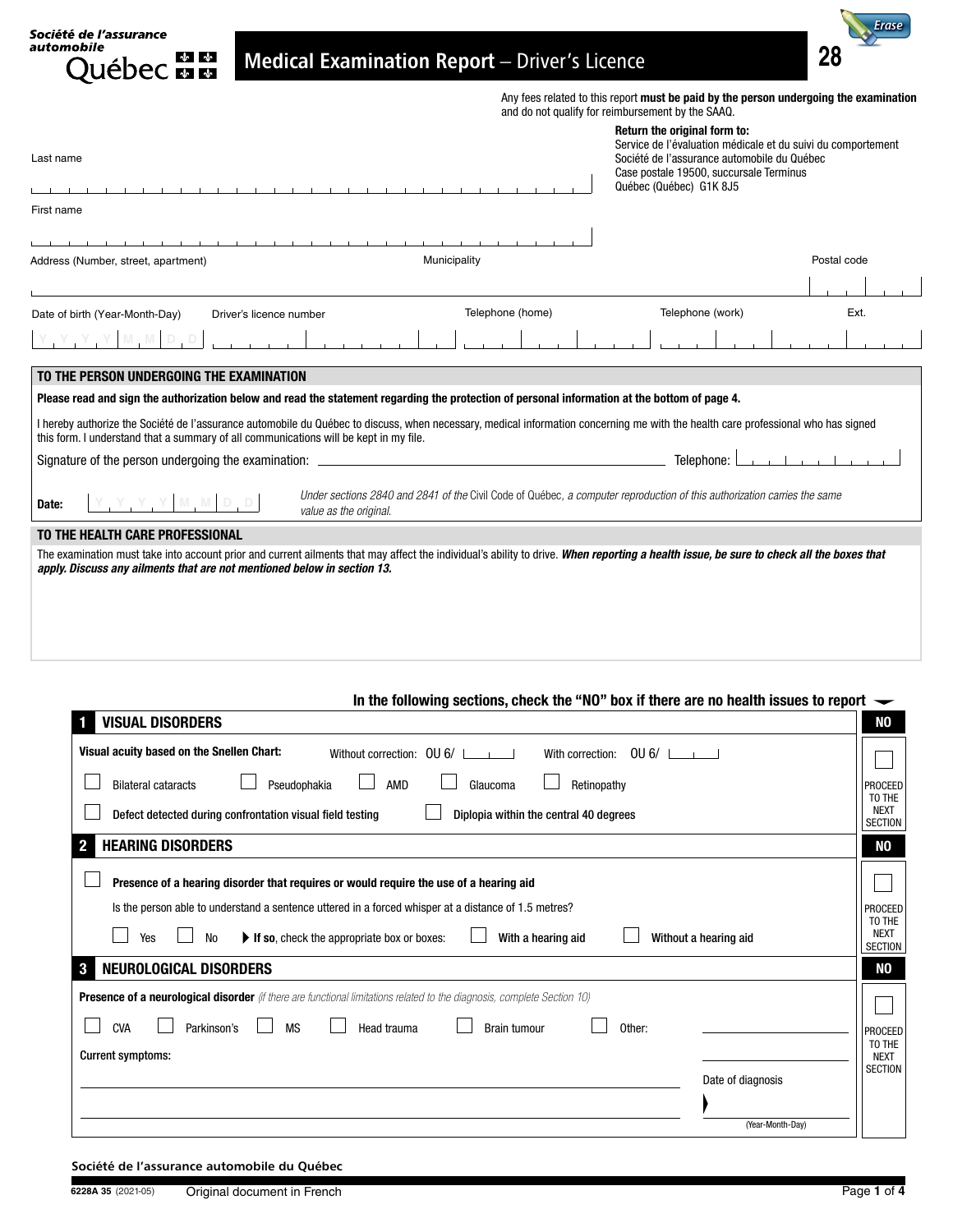|   |                       |                                                                        |                                                                                                                     | Driver's licence number                           | In the following<br>sections, check<br>the "NO" box if<br>there are no health<br>issues to report. |
|---|-----------------------|------------------------------------------------------------------------|---------------------------------------------------------------------------------------------------------------------|---------------------------------------------------|----------------------------------------------------------------------------------------------------|
|   |                       | EPILEPSY OR NON-EPILEPTIC CONVULSIVE SEIZURES                          |                                                                                                                     |                                                   | NO                                                                                                 |
|   |                       | Epilepsy ▶ Type of seizure                                             | Date of the first seizure<br>(Year-Month-Day)                                                                       | Date of the last seizure<br>(Year-Month-Day)      |                                                                                                    |
|   |                       | Generalized, focal impaired awareness<br>(complex partial) and absence |                                                                                                                     |                                                   | <b>PROCEED</b><br>TO THE                                                                           |
|   |                       | Nocturnal                                                              |                                                                                                                     |                                                   | NEXT<br><b>SECTION</b>                                                                             |
|   |                       | Focal aware (simple partial)                                           |                                                                                                                     |                                                   |                                                                                                    |
|   |                       | Non-epileptic convulsive seizures                                      |                                                                                                                     | Date of                                           |                                                                                                    |
|   |                       | Describe how the seizures manifest:                                    |                                                                                                                     | the last seizure:                                 | (Year-Month-Day)                                                                                   |
|   |                       |                                                                        |                                                                                                                     |                                                   |                                                                                                    |
|   |                       |                                                                        |                                                                                                                     |                                                   |                                                                                                    |
|   |                       |                                                                        |                                                                                                                     |                                                   |                                                                                                    |
| 5 |                       | <b>HEART AND VASCULAR DISORDERS</b>                                    |                                                                                                                     |                                                   | NO                                                                                                 |
|   |                       |                                                                        |                                                                                                                     |                                                   |                                                                                                    |
|   |                       | Presence of a heart disorder that severely limits physical activity    |                                                                                                                     |                                                   |                                                                                                    |
|   | Functional class:     |                                                                        | III Marked limitation of physical activity: comfortable only at rest                                                |                                                   | PROCEED                                                                                            |
|   |                       |                                                                        | IV Must be at complete rest, confined to bed or a chair: any type of physical activity                              |                                                   | TO THE<br><b>NEXT</b>                                                                              |
|   |                       |                                                                        | causes discomfort and symptoms can occur even at rest                                                               |                                                   | <b>SECTION</b>                                                                                     |
|   | Arrhythmia:           |                                                                        |                                                                                                                     | Date of diagnosis:                                | (Year-Month-Day)                                                                                   |
|   | <b>Defibrillator:</b> | Date of implant:                                                       |                                                                                                                     | Date of the last shock:                           |                                                                                                    |
|   |                       |                                                                        | (Year-Month-Day)                                                                                                    |                                                   | (Year-Month-Day)                                                                                   |
|   |                       | Aortic aneurysm requiring surgery                                      | Diameter: _______________________ cm                                                                                |                                                   |                                                                                                    |
|   |                       | Syncopes in the last 12 months:                                        |                                                                                                                     |                                                   |                                                                                                    |
|   | Cause: ______         | Treated successfully?                                                  |                                                                                                                     | Yes<br>No                                         | (Year-Month-Day)                                                                                   |
|   | Specify treatment:    |                                                                        |                                                                                                                     |                                                   |                                                                                                    |
|   |                       |                                                                        |                                                                                                                     |                                                   |                                                                                                    |
|   |                       | If a professional driver (Classes 1, 2, 3, 4A, 4B):                    | Heart failure                                                                                                       |                                                   | $\%$                                                                                               |
|   |                       |                                                                        |                                                                                                                     |                                                   |                                                                                                    |
| 6 |                       | <b>RESPIRATORY DISORDERS</b>                                           |                                                                                                                     |                                                   | NO                                                                                                 |
|   |                       | Presence of a respiratory disease that limits activities               |                                                                                                                     |                                                   |                                                                                                    |
|   | Functional category:  |                                                                        | III Shortness of breath when walking on flat terrain compared to an individual the same age or when climbing stairs |                                                   | PROCEED                                                                                            |
|   |                       |                                                                        | IV Shortness of breath after walking 100 metres at his or her own pace on flat terrain                              |                                                   | TO THE<br>NEXT<br><b>SECTION</b>                                                                   |
|   |                       | V                                                                      | Shortness of breath when dressing, when undressing or when speaking                                                 |                                                   |                                                                                                    |
|   | Oxygenotherapy:       | Nighttime                                                              |                                                                                                                     |                                                   |                                                                                                    |
|   | Sleep apnea:          | Treatment effective?                                                   | Yes<br><b>No</b>                                                                                                    |                                                   |                                                                                                    |
|   |                       |                                                                        |                                                                                                                     |                                                   |                                                                                                    |
|   |                       | Excessive daytime sleepiness?                                          | No<br>Yes                                                                                                           | If so, provide the apnea-hypopnea index: $\equiv$ |                                                                                                    |
|   |                       | Société de l'assurance automobile du Québec                            |                                                                                                                     |                                                   |                                                                                                    |

| 6228A 35 (2021-05) | French<br>Original document in ! | י הכי<br>.<br><br>'au<br>. |
|--------------------|----------------------------------|----------------------------|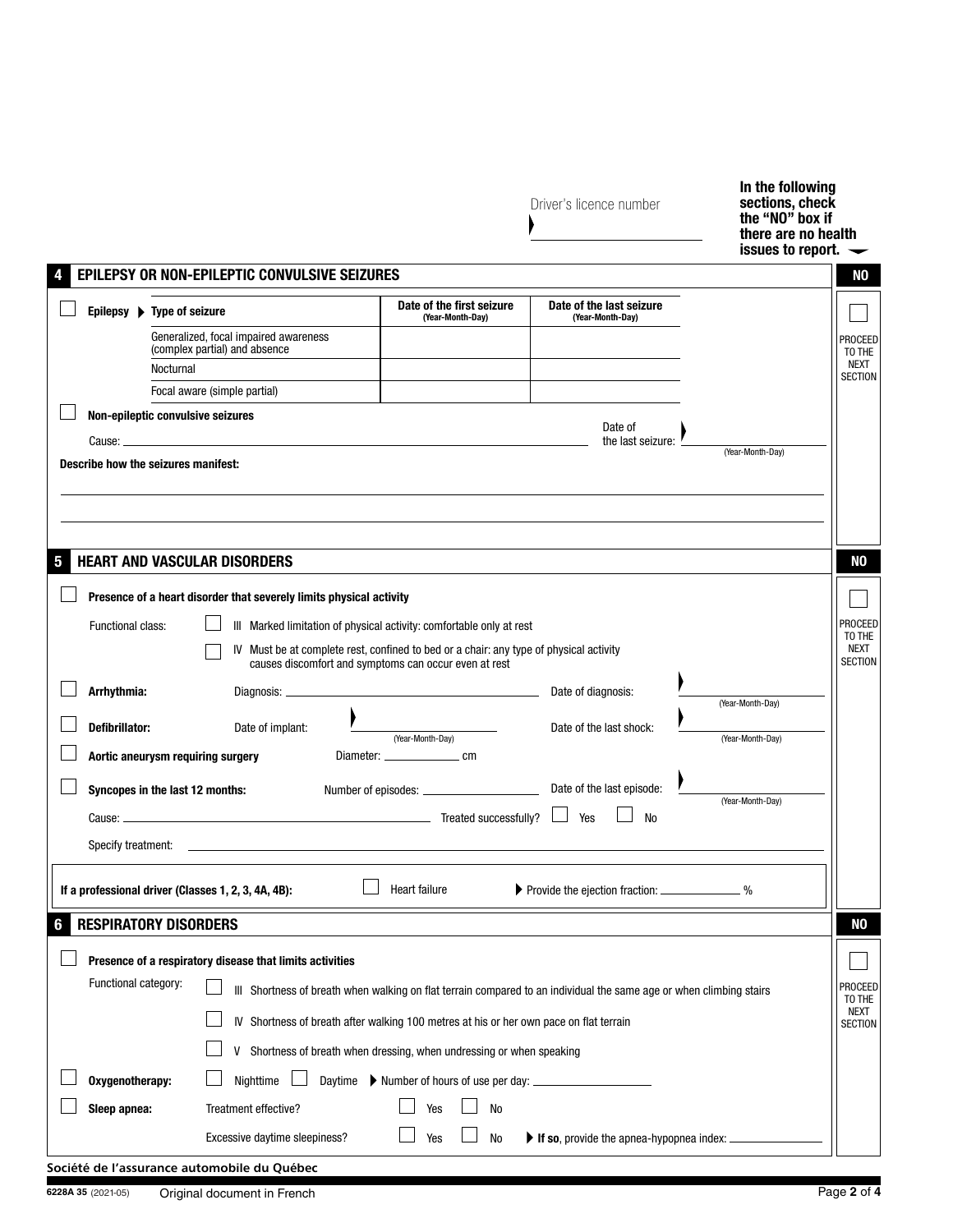|                                                                                                                                                                                           | Driver's licence number                                      | In the following<br>sections, check<br>the "NO" box if<br>there are no health<br>issues to report. |
|-------------------------------------------------------------------------------------------------------------------------------------------------------------------------------------------|--------------------------------------------------------------|----------------------------------------------------------------------------------------------------|
| <b>DIABETES</b>                                                                                                                                                                           |                                                              | N <sub>0</sub>                                                                                     |
| Does the person have a proper understanding and control of<br>Yes<br>his or her diabetes?                                                                                                 | <b>No</b><br>Treatment:<br>Insulin                           | Hypoglycemic agent                                                                                 |
| In the last six months, has the person had hypoglycemic<br>Yes<br>episodes while awake that resulted in an alteration of<br>consciousness and required the intervention of a third party? | No<br>Date of the last episode:                              | PROCEED<br>TO THE<br>NEXT<br><b>SECTION</b><br>(Year-Month-Day)                                    |
| If a professional driver (Classes 1, 2, 3, 4A, 4B):                                                                                                                                       | Glycated hemoglobin (HbA1c): ______________%                 |                                                                                                    |
| <b>PSYCHIATRIC DISORDERS</b><br>8                                                                                                                                                         |                                                              | NO                                                                                                 |
| Presence of uncontrolled psychiatric disorders that present a risk when driving a road vehicle                                                                                            |                                                              |                                                                                                    |
|                                                                                                                                                                                           |                                                              | <b>PROCEED</b>                                                                                     |
| Does the person have the necessary sense of self-criticism and judgment for driving?                                                                                                      | Yes                                                          | TO THE<br>NEXT<br><b>No</b><br><b>SECTION</b>                                                      |
| Current symptoms:                                                                                                                                                                         |                                                              |                                                                                                    |
| Number of psychotic episodes or episodes of<br>2 or more<br>$\overline{1}$<br>acute mania in the last 12 months:                                                                          | Date of the last psychotic episode:                          | (Year-Month-Day)                                                                                   |
| The person is unfit to safely drive professional classes<br>of vehicle (Class 1, 2, 3, 4A, 4B)                                                                                            |                                                              |                                                                                                    |
| <b>SUBSTANCE USE DISORDERS</b><br>9                                                                                                                                                       |                                                              | N <sub>0</sub>                                                                                     |
| Presence of a substance use disorder (based on the DSM-5)                                                                                                                                 |                                                              |                                                                                                    |
| <b>Drugs</b><br>Type of substances:<br>Alcohol                                                                                                                                            |                                                              | <b>PROCEED</b>                                                                                     |
| Mild (2-3 criteria)<br>Severity:                                                                                                                                                          | Moderate (4-5 criteria)<br>Severe (6 criteria or more)       | TO THE<br><b>NEXT</b>                                                                              |
| Remission start date:                                                                                                                                                                     | (Year-Month-Day)                                             | <b>SECTION</b>                                                                                     |
| Specify the person's consumption habits                                                                                                                                                   | $\triangleright$ Before remission: $\perp$ Before remission: |                                                                                                    |
| (frequency and amount consumed/day):<br>After remission:                                                                                                                                  |                                                              |                                                                                                    |
| <b>FUNCTIONAL LIMITATIONS</b><br>10                                                                                                                                                       |                                                              | N <sub>0</sub>                                                                                     |
| Presence of a functional limitation that could present a risk when driving, or have an effect on driving                                                                                  |                                                              |                                                                                                    |
|                                                                                                                                                                                           |                                                              | <b>PROCEED</b>                                                                                     |
|                                                                                                                                                                                           |                                                              | TO THE<br>NEXT<br><b>SECTION</b>                                                                   |
| Limitations to instrumental activities<br>of daily living/activities of daily living                                                                                                      | $\triangleright$ Specify:                                    |                                                                                                    |
| <b>Diagnosis of dementia</b>                                                                                                                                                              |                                                              |                                                                                                    |
|                                                                                                                                                                                           | Severity: $\frac{1}{2}$ Severity:                            |                                                                                                    |
| Have you noticed a change over the past 12 months:                                                                                                                                        |                                                              |                                                                                                    |
| Yes<br>No<br>- in physical functioning?                                                                                                                                                   |                                                              |                                                                                                    |
| - in cognitive functioning?<br><b>No</b><br>Yes                                                                                                                                           |                                                              |                                                                                                    |
| Société de l'assurance automobile du Québec                                                                                                                                               |                                                              |                                                                                                    |